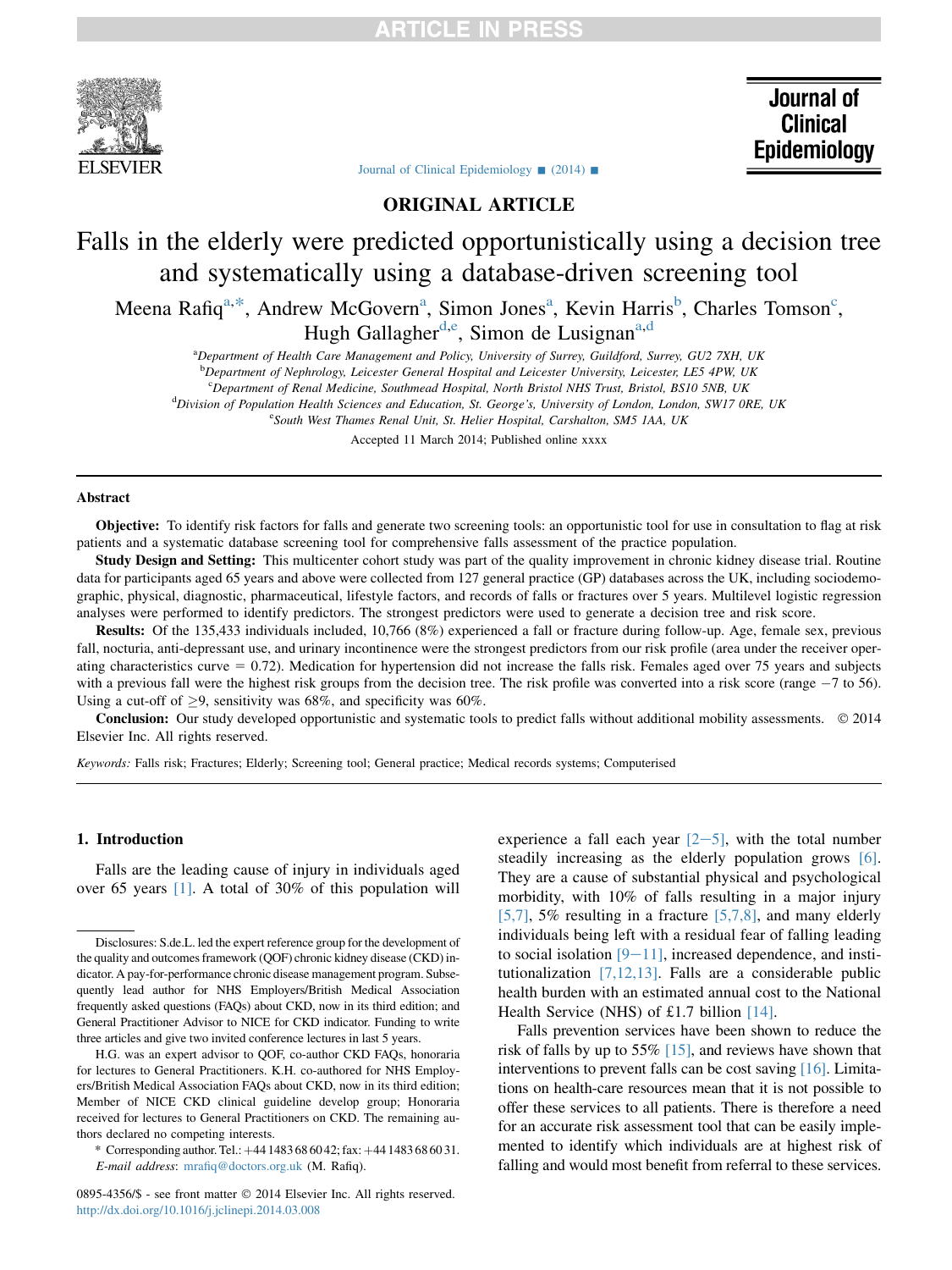# **ARTICLE IN PRESS**

#### What is new?

#### Key finding

- This study adds evidence for nocturia and urinary incontinence to known predictors of falls: age, female sex, previous falls, and anti-depressants.
- Increased age, female sex, previous fall, nocturia, anti-depressant use, and urinary incontinence were the strongest predictors of falls from our risk profile.

#### What this study adds to what was known?

- Individuals at high risk of falls can be identified opportunistically from routinely collected GP data without requiring face-to-face functional mobility assessments.
- A systematic database-driven screening tool has been created, with the potential for incorporation into existing GP electronic systems, to allow automated screening of practice populations to flag-up high-risk individuals.

### What is the implication and what should change now?

- Opportunistic and systematic assessment tools have been developed based on risk factors, and after validation in a large population, they could be readily implemented as screening tools in primary care.
- These tools can be used as part of routine fall assessments to guide referrals to fall prevention services.

There are a number of epidemiologic studies on risk factors for falls, with use of sedative medications, previous falls, dizziness, and poor performance on balance assess-ments being among the strongest predictors [\[4,14,17,18\].](#page-8-0) Based on these findings, a number of falls risk screening tools have been developed  $[4,7,12,18-22]$  $[4,7,12,18-22]$ . These are either purely functional mobility assessments (FMAs) of gait, strength, and balance or an FMA combined with other risk factors to generate a multi-factorial assessment (MFA) tool for falls. FMAs can provide important information on the physical attributes of individuals, which may predispose them to falls, but these measures are time consuming, subjective, and cannot be easily carried out across a population as part of a screening tool in the community-dwelling elderly. Additionally, the information is not readily available from routinely collected general practice (GP) data, and the predictors used to form the basis of the existing falls risk assessments have been identified from relatively

small populations with great variation in risk factors found to be significant contributors to falls between the studies described in the literature. There is no stand-alone MFA tool based on risk factors derived from a large population that can be easily implemented as a screening tool in primary care.

We carried out this large cohort study to identify significant risk factors for falls in the elderly, with specific attention to the impact of blood pressure and use of antihypertensive medication on occurrence of falls, as set out by the quality improvement in chronic kidney disease (QICKD) trial protocol [\[23\].](#page-9-0) From these findings, we aim to develop two screening tools based on routinely collected GP data. Screening in family practice can be either opportunistic, carried out when the patient presents; or systematic, involving methodical searching of practice data and recalling patients who meet the eligibility criteria for the given screening process. We, therefore, developed tools that might be used in either of these ways: a quick, simple visual aid for opportunistic case identification during GP consultations in all elderly patients, completed using information already available to the GP's from previous and current consultations, and a comprehensive GP database screening tool for integration into existing computerized medical record systems to systematically flag up individuals at high risk of falls who may benefit from falls prevention services. Use of computerized prompts has become a routine element of GP consultations [\[24\]](#page-9-0). Two distinct tools will be developed as it appears from studying other disease areas, such as atrial fibrillation [\[25\],](#page-9-0) that both opportunistic and systematic approaches to case finding have a role in primary care.

#### 2. Methods

#### 2.1. Study population

Data for this study were collected as part of the QICKD randomized cluster trial using routinely collected information from 127 GP databases across the UK [\[23,26\].](#page-9-0) The initial trial data set comprised a comprehensive set of 11,541 variables relating to cardiovascular disease, risk and management. The sampling and data collection protocols for the QICKD trial have been previously described in detail [\[23\]](#page-9-0). As data were extracted for the whole practice population in the QICKD trial to identify people with chronic kidney disease (CKD), there were no exclusions that might have resulted in selection bias being applied. A sub-sample of the QICKD population was selected for use in this study based on the eligibility criteria of participants being aged 65 years or above as of June 1, 2008, the end point of the initial data collection period. A total of 135,433 individuals were identified from the parent population of 965,782 patients and were subsequently included in this study. Data collection was performed over a 5-year period between January 2006 and December 2010; data collected during the first 30 months were used to determine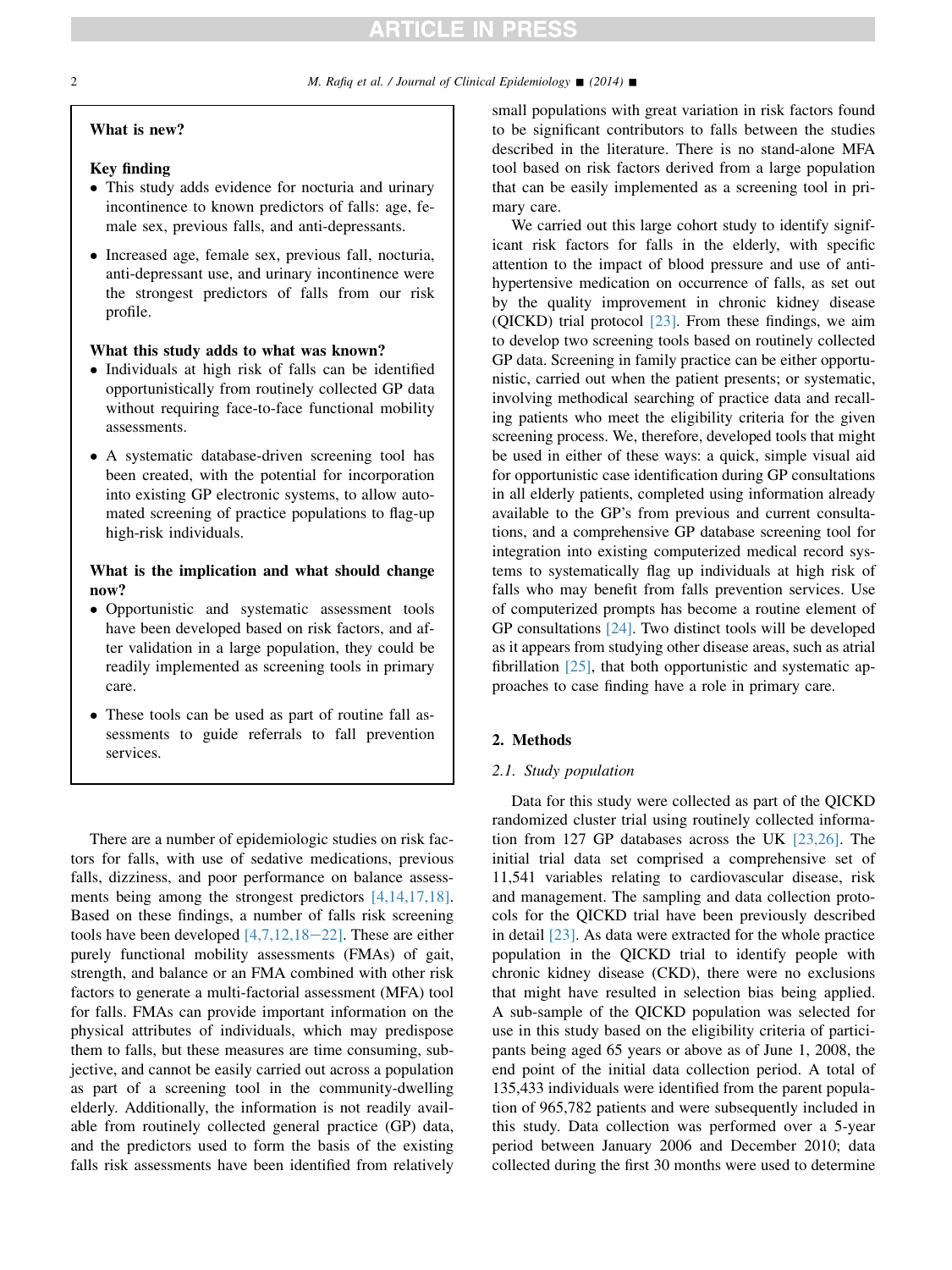the baseline characteristics of the population, and data collected in the subsequent 30 months were used to obtain follow-up information.

#### 2.2. Data collection

General practices in the UK use a standardized coding system to record clinical information based on the NHS Read codes [\[27,28\]](#page-9-0). Information is collected and coded during each clinical encounter and stored on the main GP database for the practice. We used the NHS Browser database to identify coding lists for each of the variables considered to be potential predictors for falls, based on the existing literature [\[14,17,18\]](#page-9-0). These codes were extracted from the 127 participating GP databases during the 30-month observation period as part of the QICKD trial.

#### 2.2.1. Predictors

Five categories of potential predictors for falls were identified for inclusion in this study: socio-demographic, physical, diagnostic, pharmaceutical, and lifestyle factors. The specific predictors included in each category were determined based on evidence from the existing literature and variables extracted as part of the QICKD trial that were considered reasonable potential predictors for falls.

Sociodemographic characteristics included age at the end of the initial data collection period, gender, presence of a carer, and the index of multiple deprivation score, determined by the geographical area participants lived in. Physical measurements included body mass index (BMI), with subjects being classified according to categories defined by the WHO criteria ( $< 18.5 =$  low BMI,  $18.5-25 =$  normal BMI,  $>25$  = high BMI); systolic blood pressure (BP) and reduced foot sensation, determined by an abnormal result on a monofilament test for peripheral neuropathy. Medical conditions that have been previously linked to increased falls were considered for inclusion in this study, specifically urinary incontinence [\[12,29\]](#page-9-0), dizziness [\[12,20\]](#page-9-0), lower limb osteoarthritis  $(OA)$  [\[19\]](#page-9-0), and stroke [\[4,18\]](#page-8-0). These factors were extended to include nocturia, other forms of cardiovascular disease, diabetes, CKD, and anemia. A number of medications have been associated with falls in existing studies. The strongest evidence is for sedative medications, but links have been suggested with anti-depressants, antipsychotics, anti-epileptics, digoxin, calcium channel blockers, anti-inflammatories, and medication for hypertension [\[5,12,14,30\]](#page-8-0). This study focused on sedative medications and anti-depressants. Given the previously identified correlation between cardiovascular disease and orthostatic hypotension with falls [\[4,18\],](#page-8-0) it extended this group to include anti-hypertensives and medications commonly prescribed for secondary prevention of cardiovascular disease, aspirin, and lipid-lowering therapy. Lifestyle factors considered included alcohol consumption, classed as excessive if greater than 21 units per week; smoking status at the end of observation period and occurrence of a previous fall or

falls  $(>1)$  during the 30-month observation period. Details of the specific variables extracted are shown in [Table 1](#page-3-0). For ease of clinical interpretation, all continuous variables were categorized before being entered into the statistical analysis. These categories were based either on established clinical cut-off points or, if no such cut-off point existed, according to deciles or regular intervals (see [Table 1](#page-3-0) for details). As absence of a diagnosis is not recorded in GP databases, if a patient was not coded to have a condition they were assumed not to have it. In the case of variables where a negative response could be recorded, for example 'nonsmoker', then the option of 'missing' was used if no information was recorded. The introduction of ''Pay for Performance'' (P4P) in 2004 in UK primary care has improved the recording of chronic disease. Most key cardiovascular diagnoses are included in the P4P framework.

#### 2.2.2. Definition of cases/outcome

The outcome measure used in this study was the occurrence of either a fall or a fracture or both in the 30-month follow-up period, determined by documentation of codes for these outcomes in the GP databases. Fractures were considered alongside falls as a primary outcome measure in this study as 90% of fractures occur as a result of a fall [\[5,31\],](#page-8-0) and this number is likely to be even higher in a purely elderly population.

#### 2.3. Statistical analysis

Multilevel backward stepwise logistical regression was carried out on our data set to determine predictors for falls. A multilevel analysis was used to adjust for any variation between the GP practices in our population. Variables were sequentially removed from the model based on the strength of the association and impact on the Bayesian information criterion value; only variables with a statistically significant association ( $P \leq 0.05$ ) were included in the final risk profile model. Odds ratios (ORs) with 95% confidence intervals were calculated for each of the variables included in the final risk profile model [\(Table 1\)](#page-3-0). The predictive accuracy of the model was determined using the area under the receiver operating characteristics (ROCs) curve (AUC). Further validation studies were also carried out, including the Hosmer-Lemeshow test for goodness-of-fit across different sub-populations and collinearity studies to exclude any correlation between variables.

#### 2.4. Decision tree model

The strongest predictors from the risk factor model were incorporated into a tree-type algorithm to produce a decision tree for identifying groups at highest risk of future falls. Decision trees can be used to convert a complex decisionmaking process, based on varying influences of different factors, into a collection of simpler decisions that are followed in a stepwise manner to reach a final conclusion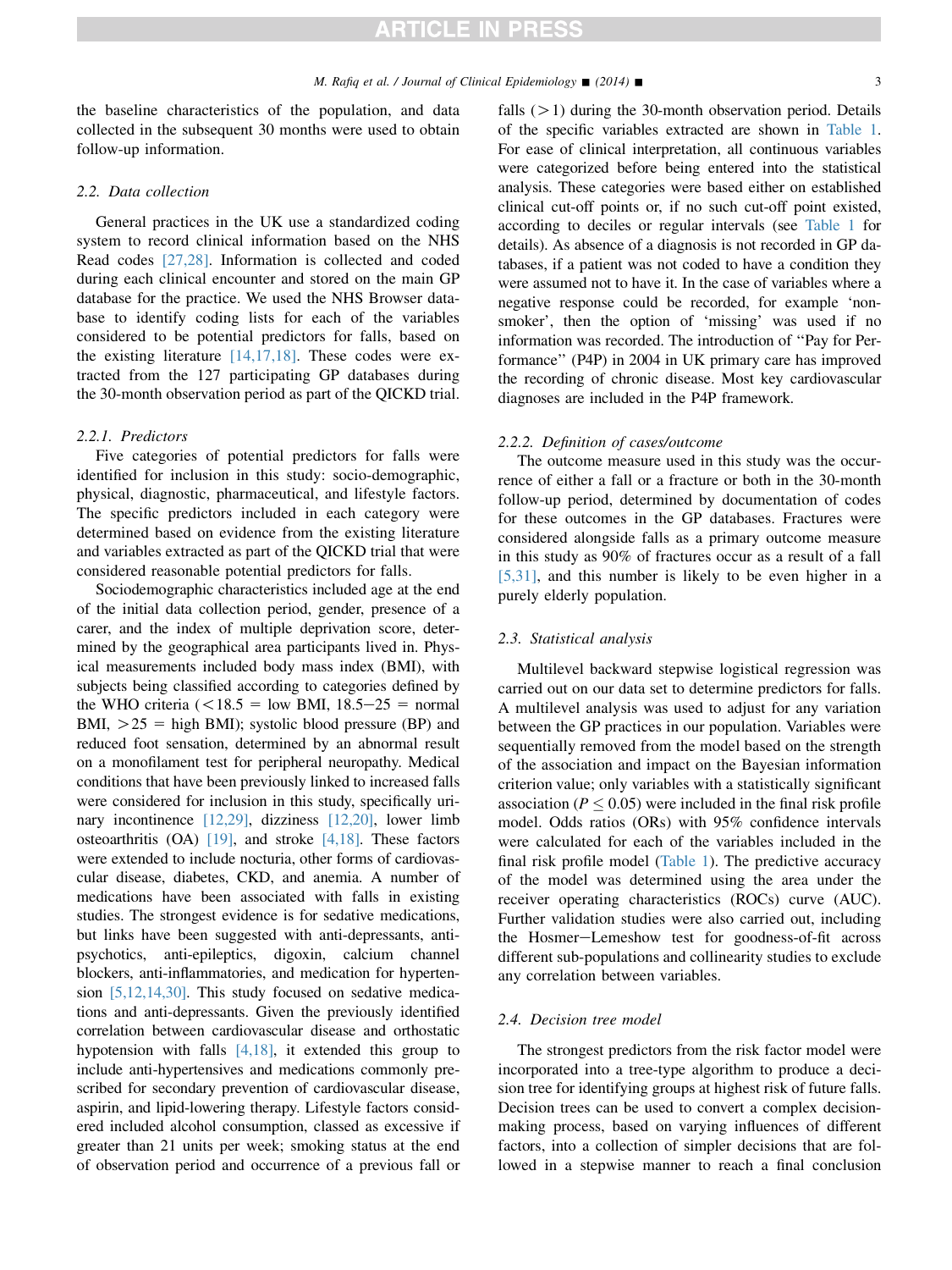# RTICLE IN PRESS

#### <span id="page-3-0"></span>4 M. Rafiq et al. / Journal of Clinical Epidemiology  $(2014)$

Table 1. Prevalence, odds ratios (ORs), and 95% confidence intervals (CIs) for potential predictors of falls or fractures (n = 135.433)

| Predictor                                | Prevalence (%) | 0R   | 95% CI     | P value  |
|------------------------------------------|----------------|------|------------|----------|
| Sociodemographic                         |                |      |            |          |
| Age > 80                                 | 29             | 2.03 | 1.92, 2.15 | < 0.0001 |
| Female sex                               | 56             | 1.93 | 1.84, 2.03 | < 0.0001 |
| IMD score 6th-10th decile                | 37             | 1.01 | 0.98, 1.05 | 0.7      |
| Presence of carer                        | $\mathbf{1}$   | 1.03 | 0.93, 1.15 | 0.7      |
| Physical health                          |                |      |            |          |
| BMI < 18.5                               | 2              | 1.11 | 1.02, 1.21 | 0.2      |
| Systolic BP $<$ 120 mm Hg                | 9              | 1.04 | 0.99, 1.09 | 0.4      |
| Abnormal foot sensation                  | 1              | 1.11 | 1.01, 1.23 | 0.2      |
| Medication use                           |                |      |            |          |
| ACE inhibitors                           | 39             | 0.97 | 0.95, 1.00 | 0.3      |
| Other anti-hypertensives                 | 26             | 0.93 | 0.91, 0.96 | 0.02     |
| Sedative medications                     | 2              | 1.24 | 1.13, 1.35 | 0.002    |
| Tricyclic anti-depressant                | $\overline{c}$ | 1.41 | 1.28, 1.55 | < 0.0001 |
| Other anti-depressant                    | $\overline{c}$ | 1.53 | 1.37, 1.70 | < 0.0001 |
| <b>NSAIDs</b>                            | 12             | 0.99 | 0.95, 1.03 | 0.8      |
| Aspirin                                  | 18             | 1.00 | 0.97, 1.03 | 0.9      |
| Lipid-lowering drugs (statin or fibrate) | 40             | 0.98 | 0.95, 1.01 | 0.5      |
| Chronic disease                          |                |      |            |          |
| Stroke                                   | 4              | 1.25 | 1.18, 1.32 | < 0.0001 |
| <b>TIA</b>                               | $\overline{4}$ | 1.13 | 1.08, 1.20 | 0.007    |
| IHD (excluding MI)                       | 15             | 1.16 | 1.11, 1.21 | 0.0001   |
| <b>Diabetes</b>                          | 15             | 1.03 | 0.99, 1.07 | 0.4      |
| <b>CHF</b>                               | 4              | 0.98 | 0.94, 1.04 | 0.8      |
| MI                                       | 4              | 0.86 | 0.82, 0.90 | 0.01     |
| Coronary artery disease                  | 5              | 1.13 | 0.97, 1.32 | 0.4      |
| Coronary artery operation                | 5              | 0.91 | 0.80, 1.03 | 0.5      |
| Anemic                                   | 10             | 1.13 | 1.09, 1.18 | 0.0006   |
| Urinary incontinence                     | $\mathbf{2}$   | 1.45 | 1.33, 1.59 | < 0.0001 |
| Nocturia                                 | $\mathbf 1$    | 1.57 | 1.36, 1.82 | < 0.0001 |
| Lower limb OA                            | 2              | 1.18 | 1.09, 1.28 | 0.01     |
| <b>Dizziness</b>                         | 1              | 1.17 | 1.04, 1.32 | 0.1      |
| $CKD$ stage $1-2$                        | 5              | 1.14 | 1.08, 1.21 | 0.008    |
| Lifestyle                                |                |      |            |          |
| Excess alcohol consumption               | 4              | 1.13 | 1.05, 1.22 | 0.05     |
| Current smoker                           | 14             | 1.11 | 1.06, 1.15 | 0.004    |
| Previous fall                            | 4              | 1.75 | 1.59, 1.91 | < 0.0001 |
| Recurrent fall                           | $\overline{c}$ | 1.27 | 1.15, 1.40 | 0.002    |

Abbreviations: ACE, angiotensin-converting enzyme; BMI, body mass index; BP, blood pressure; CHF, congestive heart failure; CI, confidence interval; CKD, chronic kidney disease; IHD, ischemic heart disease; IMD, index of multiple deprivation; MI, myocardial infarction; NSAIDs, nonsteroidal anti-inflammatory drugs; OA, osteoarthritis; OR, odds ratio; TIA, transient ischemic attack.

[\[32\].](#page-9-0) The tree was constructed from a central root with recursive partitioning to generate branches (nodes) based on the predictor variable-split combination with the greatest predictive power at each stage [\[33,34\].](#page-9-0) This process was repeated until the tree reached its terminal outputs (leaves). The tree model was pruned to varying degrees to alter the complexity of the final structure. We chose the most simplified tree to facilitate easier clinical application and interpretation. Calculations of sensitivity, specificity, and predictive accuracy were made to confirm the validity of the model.

#### 2.5. Risk score

The risk model was also translated into a risk scoring system, which can be applied to GP databases to identify patients in the practice population who may benefit from referral to falls prevention services. To calculate this score, the regression coefficients for the predictors in the final logistic regression model were multiplied by 10 and rounded off to the nearest integer to generate a simple score for each variable, which could be added up to give a total risk score. The estimated risk for each total risk score was calculated from the logistic regression equation. Sensitivity, specificity, positive (PPV), and negative predictive values (NPVs) were calculated for each total score to determine the most appropriate cut-off point. All statistical analyses were performed using the software packages SPSS version 20 (SPSS Inc., Chicago, IL, USA) and R Version 2.15.2 (The R Foundation for Statistical Computing).

## 2.6. Ethics

The QICKD trial was approved by the Oxford Research Ethics Committee. Details of the ethical approval are contained in the trial registration (Current Controlled Trials reference: ISRCTN56023731. URL: [http://www.](http://www.controlled-trials.com/ISRCTN56023731)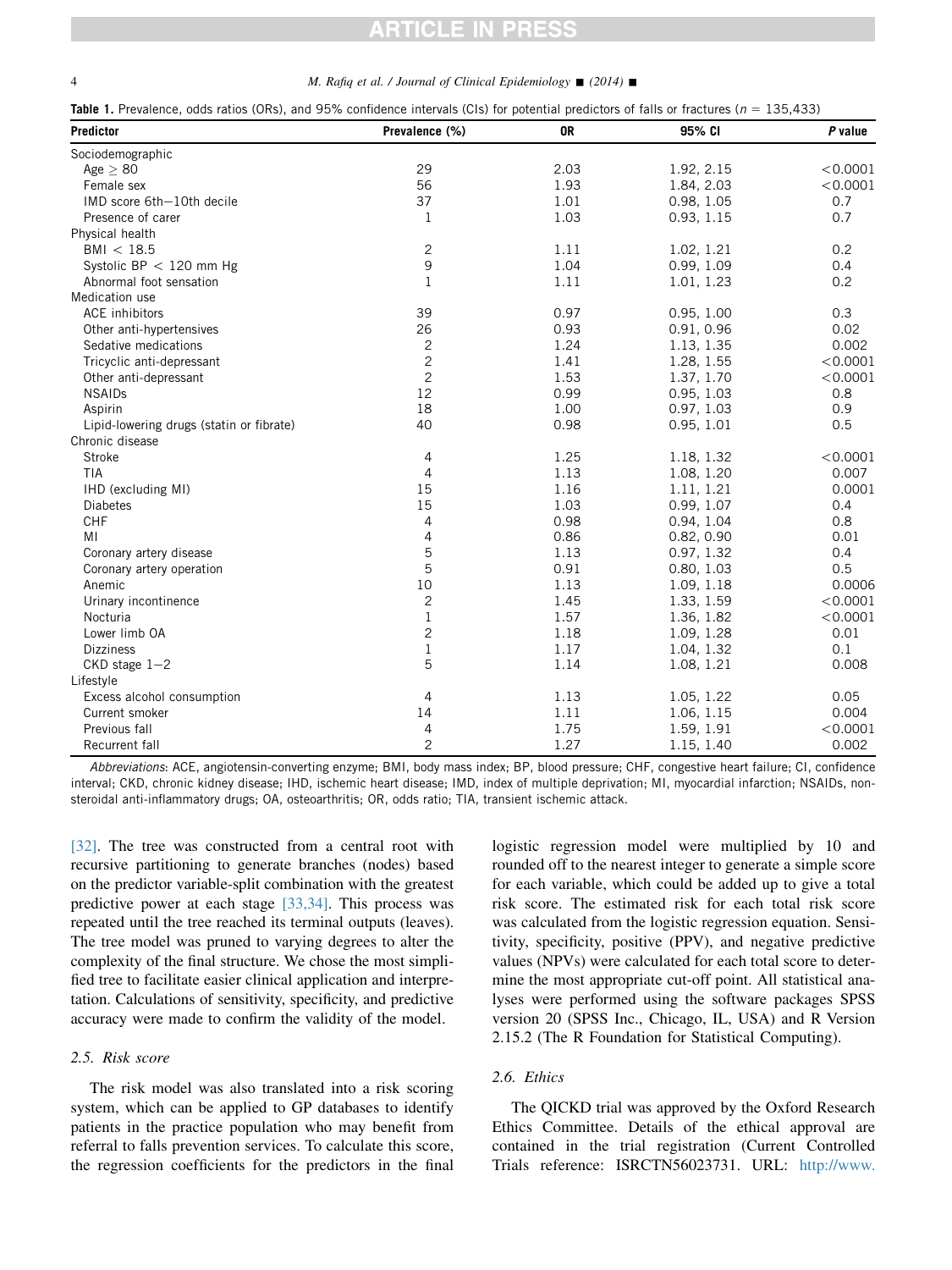<span id="page-4-0"></span>[controlled-trials.com/ISRCTN56023731\)](http://www.controlled-trials.com/ISRCTN56023731) [\[26\]](#page-9-0). All data were anonymised to ensure no patient identifiable data were used in this study.

#### 3. Results

#### 3.1. Study population

Data were collected on 135,433 individuals over a 5 year period. The sample consisted of 59,527 men (44%) and 75,906 women (56%), with a mean age of 75.4 years (standard deviation, 7.6; median, 74; range,  $65-104$  years). During the follow-up period, 10,766 participants (8%) presented to their GP with either a fall (6,889) or a fracture (4,763) or both (886).

#### 3.2. Risk factors

Presence of a carer, dizziness, use of anti-inflammatory medications, excessive alcohol consumption, reduced foot sensation, heart failure, coronary artery disease, diabetes, and low BMI were not significantly associated with falls or fractures in this study. A total of 39% of the study population were on an angiotensin-converting enzyme (ACE) inhibitor, and 7% had a systolic BP  $<$  120 mm Hg. No association was found between either of these factors and falls or fractures. [Table 1](#page-3-0) shows the association between each of the measured variables with the occurrence of a fall or fracture. A regression analysis of the variables was performed, with non-significant variables excluded, to generate the final risk profile model (Table 2).

Increased age, female sex, previous falls, nocturia, urinary incontinence and use of non-tricyclic anti-depressants were the six strongest predictors of future falls or fractures. Recurrent falls, sedative medications, tricyclic antidepressants, stroke, transient ischemic attack, lower limb OA, ischemic heart disease, BMI, CKD, anemia, and smoking were also found to be significant predictors and included in the final-risk model. Interestingly, a history of a myocardial infarction or use of anti-hypertensive medications (excluding ACE inhibitors) was associated with a significant decrease in the risk of falls and fractures (Table 2). The validity of the risk model was assessed using the ROC curve for predictive accuracy, which showed an AUC of  $0.720$ ; the Hosmer-Lemeshow plot for goodness-of-fit, which indicated a well-calibrated model for the data; and tests for collinearity, which confirmed there was no correlation between any of the variables.

#### 3.3. Decision tree for opportunistic screening

The eight strongest predictors of falls or fractures, with an OR of 1.3 or greater, were selected from the risk profile model and inserted into a tree-type algorithm. The decision tree was pruned to produce the simplest output for ease of interpretation. The final decision tree for identifying groups of individuals at highest risk of falls or fractures is shown in

**Table 2.** Risk profile model for occurrence of falls or fractures, obtained by multiple logistic regression ( $n = 135,433$ )

| <b>Predictor</b>           | Regression<br>coefficient | OR (95% CI)    | <b>Risk</b><br>score |
|----------------------------|---------------------------|----------------|----------------------|
| Age                        |                           |                |                      |
| $65 - 70$                  | reference                 | 1              | 0                    |
| $70 - 75$                  | 0.27                      | 1.3(1.2, 1.3)  | 3                    |
| $75 - 80$                  | 0.61                      | 1.8 (1.7, 2.0) | 6                    |
| $80 - 85$                  | 0.92                      | 2.5(2.3, 2.7)  | 9                    |
| $85 - 90$                  | 1.17                      | 3.2 (2.9, 3.6) | 12                   |
| $90 - 95$                  | 1.16                      | 3.2(2.7, 3.8)  | 12                   |
| $95 - 100$                 | 1.05                      | 2.8(2.2, 3.6)  | 10                   |
| >100                       | 1.05                      | 2.9(1.4, 5.4)  | 10                   |
| Female sex                 | 0.69                      | 2.0(1.9, 2.1)  | 7                    |
| Previous fall              | 0.57                      | 1.8 (1.6, 1.9) | 6                    |
| Nocturia                   | 0.46                      | 1.6(1.4, 1.8)  | 5                    |
| Urine incontinence         | 0.39                      | 1.5(1.4, 1.6)  | 4                    |
| Other anti-depressants     | 0.41                      | 1.5(1.4, 1.7)  | 4                    |
| Tricyclic anti-depressants | 0.34                      | 1.4(1.3, 1.5)  | 3                    |
| Sedative medications       | 0.26                      | 1.3(1.2, 1.4)  | 3                    |
| Recurrent falls            | 0.25                      | 1.3(1.2, 1.4)  | $\overline{c}$       |
| Stroke                     | 0.22                      | 1.2(1.2, 1.3)  | $\overline{c}$       |
| Lower limb OA              | 0.17                      | 1.2(1.1, 1.3)  | $\overline{c}$       |
| IHD (excluding MI)         | 0.15                      | 1.2(1.1, 1.2)  | $\mathbf{1}$         |
| <b>TIA</b>                 | 0.12                      | 1.1(1.1, 1.2)  | 1                    |
| Smoking status             |                           |                |                      |
| Non-smoker                 | reference                 | 1              | 0                    |
| Ex-smoker                  | 0.06                      | 1.1(1.0, 1.1)  | 1                    |
| Current smoker             | 0.12                      | 1.1(1.1, 1.2)  | 1                    |
| MI                         | $-0.13$                   | 0.9(0.8, 0.9)  | $^{-1}$              |
| Other anti-hypertensives   | $-0.07$                   | 0.9(0.9, 1.0)  | $-1$                 |
| Hemoglobin                 |                           |                |                      |
| Normal range               | reference                 | 1              | 0                    |
| Not recorded               | $-0.27$                   | 0.8(0.7, 0.8)  | $-3$                 |
| Polycythemic               | $-0.17$                   | 0.8(0.7, 1.0)  | $-2$                 |
| Anemic                     | 0.15                      | 1.2(1.1, 1.2)  | $\overline{c}$       |
| CKD stage                  |                           |                |                      |
| No CKD                     | reference                 | 1              | 0                    |
| Not recorded               | $-0.19$                   | 0.8(0.8, 0.8)  | $-2$                 |
| Stage $1-2$                | 0.13                      | 1.1(1.1, 1.2)  | 1                    |
| Stage $3-5$                | $-0.13$                   | 0.9(0.9, 0.9)  | $-1$                 |
| Stage $3-5 + p$            | $-0.03$                   | 1.0(0.9, 1.0)  | 0                    |

Abbreviations: CI, confidence interval; CKD, chronic kidney disease; IHD, ischemic heart disease; MI, myocardial infarction; OA, osteoarthritis; OR, odds ratio; TIA, transient ischemic attack.

[Fig. 1.](#page-5-0) This tree shows that individuals at higher risk of falls or fractures are those with any previous fall in the last 30 months and females aged 75 years and over who have not had a previous fall. This classification tree identifies a subgroup of the population consisting of 42,292 people of 135,433 (38.5%) who are at high risk of falls and fractures. When applied to our study population, it correctly identifies 5,720 of 10,766 individuals who went on to have a fall or fracture in the follow-up period. This sensitivity for this model is 53%; the specificity is 71%; and the positive predictive value is 14%.

#### 3.4. Risk score for systematic screening

To facilitate easier clinical application and interpretation, the regression coefficients of the predictors in the final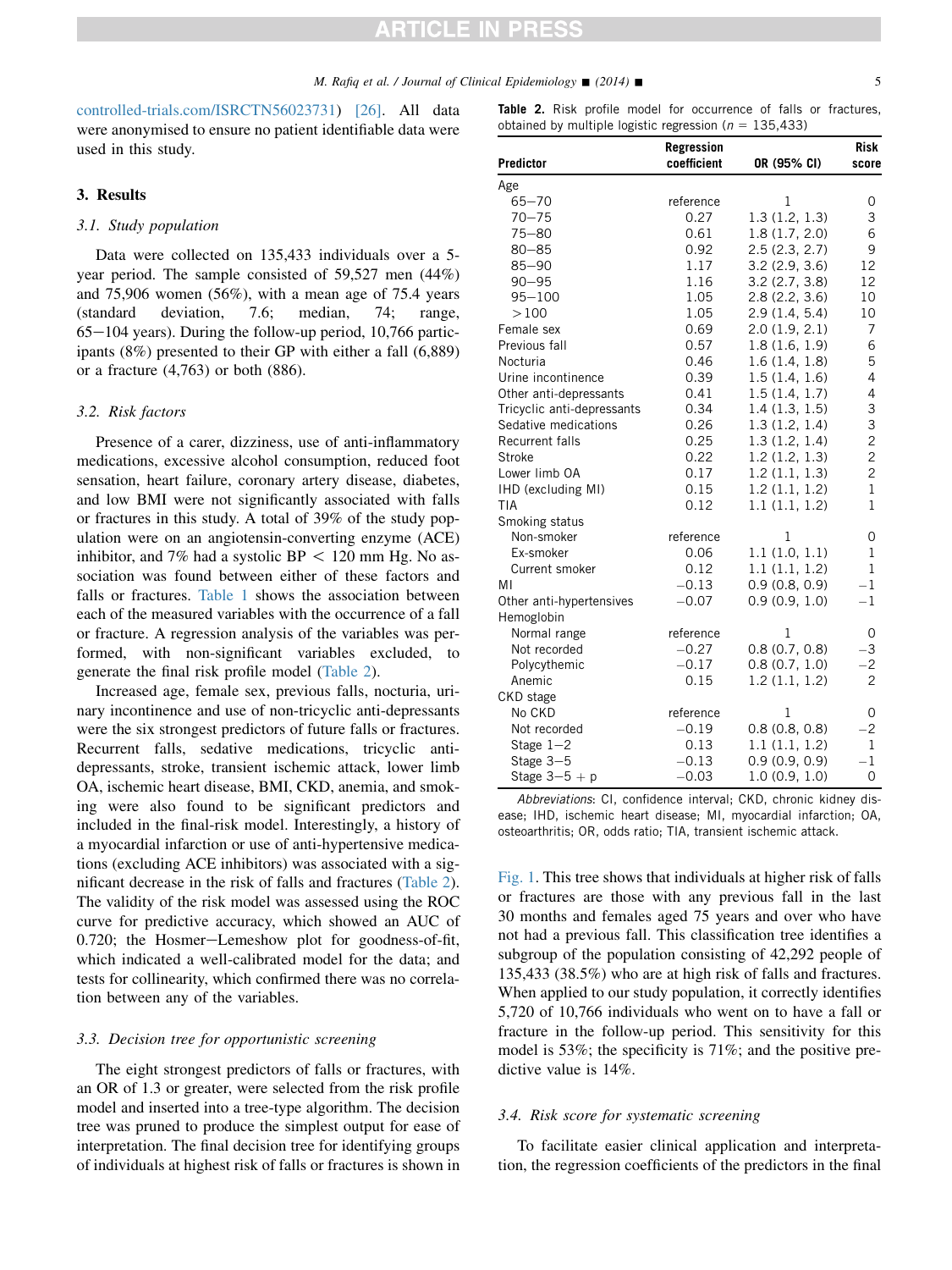## **ARTICLE IN PRESS**

<span id="page-5-0"></span>6 M. Rafiq et al. / Journal of Clinical Epidemiology  $\blacksquare$  (2014)  $\blacksquare$ 



Fig. 1. Decision tree of risk factors for falls or fractures. For each category (circle), the top number is the individuals in the group who experienced a fall, the middle number is the group size, and the bottom number is the percentage of fallers in each group. The circles with thicker outlines represent high-risk end points with a falls risk  $\geq$ 10%. M, male, F, female.

risk model were converted into integer values, using the methods described previously, to produce components of a risk scoring system [\(Table 2](#page-4-0)). The total score of our screening tool ranged from  $-7$  to 56, with a greater number being associated with a higher risk of fall or fracture. [Fig. 2](#page-6-0) shows the probability of a fall or fracture for each point increase in the risk score and the prevalence of these scores in our study population. The predicted probabilities ranged from 2.8% when no predictors were present to 88.8% when all the predictors were present. The AUC of the risk score was 0.70.

The diagnostic and predictive values for each risk score were calculated to determine the most appropriate cut-off point [\(Table 3\)](#page-7-0). The cut-off with the highest sum of sensitivity and specificity was identified as a total score  $>9$ , with 68% sensitivity, 60% specificity, PPV 13%, and NPV 96%.

#### 4. Discussion

#### 4.1. Principal findings

This large cohort study conducted over a 5-year period identified major risk factors for falls and fractures in the elderly. It provides two approaches to screening that can be easily applied in a general practice setting without the need for patients to attend functional assessments. Routinely collected GP computer data power these screening tools. They could be easily integrated into existing computerized medical record systems to provide screening tools for the practice population; the decision tree-based version being used as an opportunistic screening tool, and the database-driven risk score being used for systematic targeting of falls prevention services.

Increased age, female sex, and previous falls were the three strongest risk factors for falls in our model. This is consistent with findings from other large cohort studies [\[7,12,19,20\]](#page-8-0). Interestingly, the presence of nocturia and urinary incontinence were the next strongest predictors for falls or fractures in our study. The relationship between nocturia and falls has not been previously reported. Possible explanations for this association could be that individuals who are getting up at night to pass urine may be exposing themselves to increased opportunities when a fall could occur and when combined with the urgency of nocturia and the potential decreased visibility at night, this could increase the likelihood of a fall occurring. Additionally, these individuals may be on nightly  $\alpha$ -blocker therapy for treatment of their nocturia, which could induce postural hypotension and contribute to falls. Only two previous studies have noted an association with urinary incontinence and falls and both of these called for further research into this area [\[12,29\]](#page-9-0). Our study supports these findings and provides further evidence for this relationship. The strong link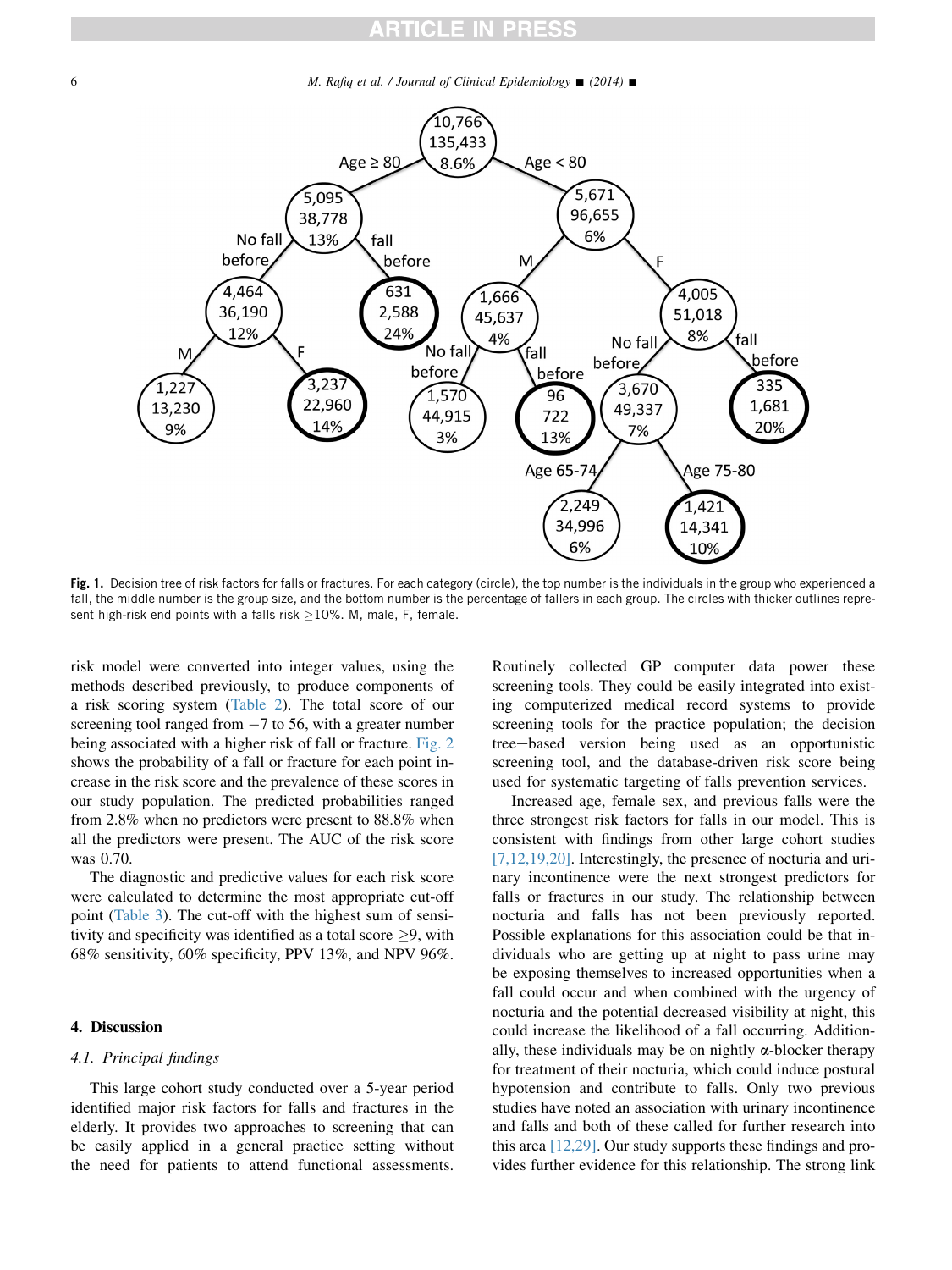M. Rafiq et al. / Journal of Clinical Epidemiology  $\Box$  (2014)  $\Box$  7

<span id="page-6-0"></span>

Fig. 2. The probability of a fall of fracture for each point increase in the total risk score (white bars) and the prevalence of each of these scores (black bars).

between sedative medications and anti-depressant use with falls, which has been previously documented in a number of studies, was also confirmed by our results [\[5,12,14,30\]](#page-8-0). This suggests these medications should be prescribed with caution in individuals identified as high risk for falls.

In contrast to previous studies, presence of a carer, use of anti-inflammatory medications, and dizziness were not found to be significant predictors of falls in this study. The population in this study is the largest to date used to identify predictors for falls in the elderly, with 135,433 participants, compared with population sizes of no greater than 4,000 in previous studies [\[17,18,21,35\]](#page-9-0). This allowed us to assess the importance of a wide range of potential risk factors, including those with a relatively low incidence, in a representative population to produce a strongly validated risk model. Smaller studies conducted over shorter periods of time would have lower number of falls outcomes requiring medical attention, which could explain the differences in variables found to be significant in our study. This study focused on falls requiring medical attention rather than minor falls that may occur in the community and go unreported to GPs. This may be another contributing factor for the variation in risk factors found in this study when compared with other studies that have looked at all falls.

#### 4.2. Implications

The predictors identified from our risk model were assimilated into a decision tree to provide an opportunistic screening tool. This could be a paper-based decision tree or developed into an automated computer prompt that would be used by GPs when assessing elderly patients. It is based on information recorded in routine computerized records from previous and current consultations and therefore accessible at the time of the consultation. Use of computerized prompts is common in general practice and supports chronic disease management, preventive procedures such as immunization or highlights potential prescribing issues [\[24\]](#page-9-0). Although we acknowledge that important information can be gathered by more detailed assessments and questionnaires, it is difficult to apply these to all elderly patients without extending the length of GP consultations. The decision tree identified five high-risk end points, with individuals classified into these groups being considered for referral to falls prevention services.

The background probability of a fall in our population was 8%. Using this decision tree, individuals with a falls risk ranging from 10% to 24% were classified as high risk (38.5% of study population). This method of classification accurately identified 53% of individuals who went on to have a future fall, with only 29% of individuals who did not have a fall during our 30-month follow-up period being considered for referral to falls prevention services.

To our knowledge, there are only two existing classification trees for prediction of falls in the elderly, and they are both solely for the prediction of recurrent fallers, defined by at least two falls within a 6-month period [\[36,37\]](#page-9-0). Although these are useful tools with high predictive accuracy, this outcome measure will only identify a small percentage of all individuals who have a fall  $[7,19]$ . Our classification tree extends this outcome measure to include any future fall, including single episodes, which allows us to identify a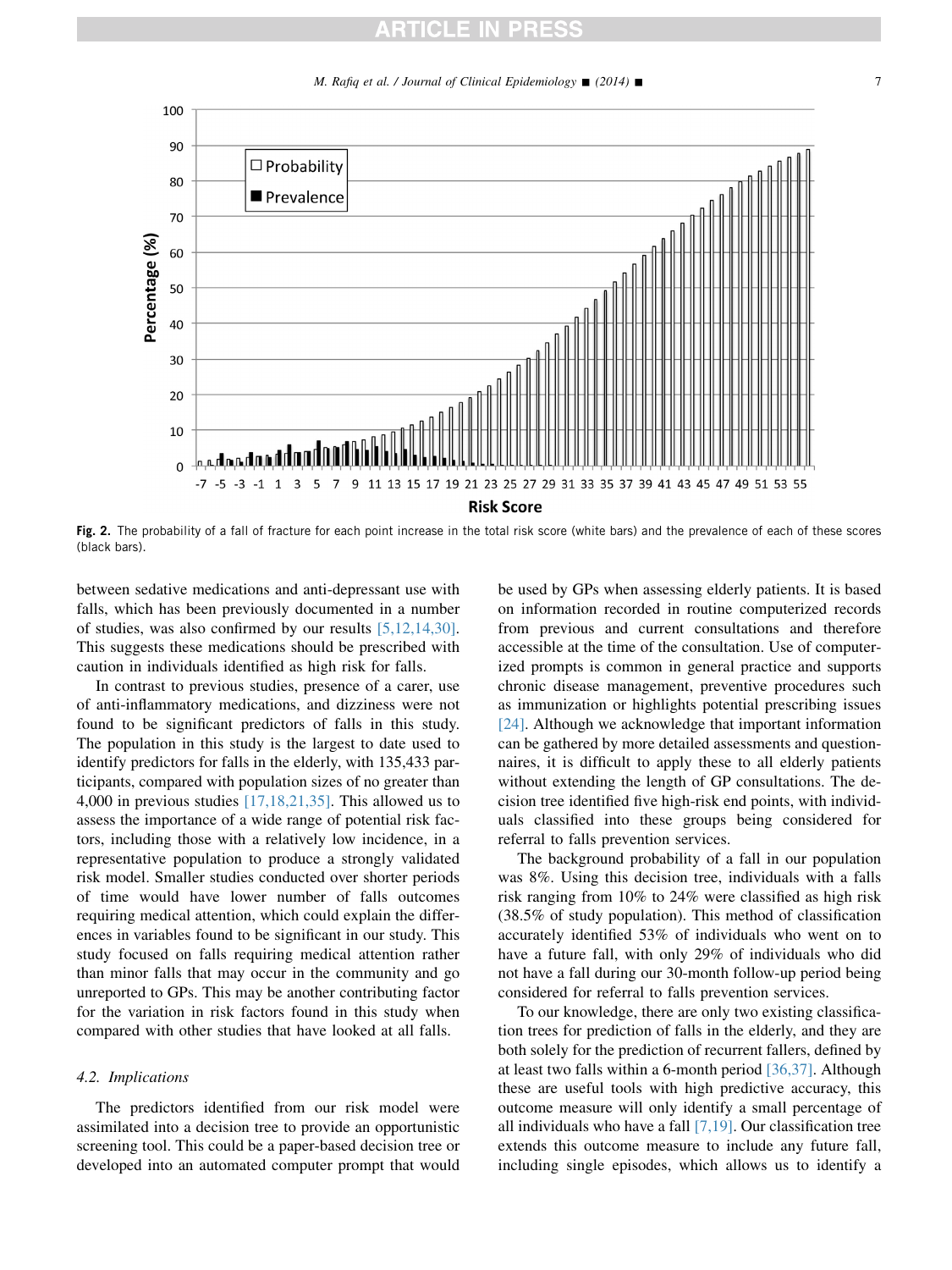<span id="page-7-0"></span>**Table 3.** Diagnostic and predictive values of the risk score for falls and fractures at different cut-off points

| Cut-off          |                 |                 |              |        |      |
|------------------|-----------------|-----------------|--------------|--------|------|
| score $( \geq )$ | Sensitivity (%) | Specificity (%) | $\Sigma$ (%) | $PV +$ | PV — |
| $-6$             | 100.0           | 0               | 100          | 8      | 0    |
| $-5$             | 100.0           | 0.2             | 100          | 8      | 98   |
| $-4$             | 99.3            | 4               | 103          | 8      | 98   |
| $-3$             | 98.9            | 5.7             | 105          | 8      | 98   |
| $-2$             | 98.7            | 6.8             | 106          | 8      | 98   |
| $-1$             | 97.7            | 10.9            | 109          | 9      | 98   |
| 0                | 96.7            | 13.6            | 110          | 9      | 98   |
| $\,1$            | 95.9            | 16.3            | 112          | 9      | 98   |
| $\overline{c}$   | 94.5            | 20.8            | 115          | 9      | 98   |
| 3                | 91.3            | 27.1            | 118          | 10     | 97   |
| 4                | 89.1            | 31.1            | 120          | 10     | 97   |
| 5                | 86.7            | 35.5            | 122          | 10     | 97   |
| 6                | 82.0            | 42.8            | 125          | 11     | 96   |
| 7                | 78.3            | 47.9            | 126          | 11     | 96   |
| 8                | 73.8            | 53.3            | 127          | 12     | 96   |
| 9                | 67.8            | 60.1            | 128          | 13     | 96   |
| 10               | 63.0            | 64.6            | 128          | 13     | 95   |
| 11               | 58.0            | 68.8            | 127          | 14     | 95   |
| 12               | 51.7            | 74.2            | 126          | 15     | 95   |
| 13               | 46.1            | 78.2            | 124          | 15     | 94   |
| 14               | 41.2            | 81.5            | 123          | 16     | 94   |
| 15               | 34.1            | 85.9            | 120          | 17     | 94   |
| 16               | 28.9            | 88.7            | 118          | 18     | 94   |
| 17               | 24.1            | 91              | 115          | 19     | 93   |
| 18               | 19.4            | 93.4            | 113          | 20     | 93   |
| 19               | 14.8            | 95.3            | 110          | 21     | 93   |
| 20               | 11.2            | 96.8            | 108          | 23     | 93   |
| 21               | 8.2             | 97.8            | 106          | 25     | 93   |
| 22               | 6.3             | 98.5            | 105          | 26     | 92   |
| 23               | 5.0             | 98.9            | 104          | 28     | 92   |
| 24               | 3.6             | 99.2            | 103          | 28     | 92   |
| 25               | 2.7             | 99.4            | 102          | 30     | 92   |
| 26               | 1.9             | 99.6            | 102          | 32     | 92   |
| 27               | 1.2             | 99.8            | 101          | 30     | 92   |
| 28               | 0.8             | 99.9            | 101          | 32     | 92   |
| 29               | 0.5             | 99.9            | 100          | 31     | 92   |
| 30               | 0.2             | 99.9            | 100          | 27     | 92   |
| 31               | 0.2             | 100             | 100          | 31     | 92   |
| 32               | 0.1             | 100             | 100          | 33     | 92   |
| 33               | 0.0             | 100             | 100          | 80     | 92   |

Abbreviations:  $\Sigma$ , sum of sensitivity and specificity; PV+, positive predictive value; PV-, negative predictive value.

Numbers in bold represent suggested cut-off score with the highest sum of sensitivity and specificity.

larger proportion of fallers and therefore provides a fallassessment screening tool with a greater scope for benefit.

The systematic screening tool used a risk score based on multiple variables collected during routine care. It is the first risk score for falls that does not require potentially time-consuming face-to-face mobility assessments. The range of scores varies from  $-7$  to 56 points, with a 2.8% probability of falling when no risk factors are present (score 0), ranging to 88.8% when all factors are present (score 56). The statistical optimum cut-off point was determined by calculating the sum of sensitivities and specificities for each risk score, with the highest value occurring at a cut-off of  $\geq$ 9. This cut-off would identify 68% of individuals in our population who had a fall. A total of 40% of non-fallers

would also be included in the high-risk group. The choice of cut-off point, however, cannot be purely based on statistics. Altman [\[38\]](#page-9-0) proposes that the optimum cut-off point for screening tools should be decided according to the relative costs (financial and otherwise) of the screening test, which is related to the false positives and false negatives and the costs of the prevention strategy that positive individuals will be referred to undertake. Higher cut-off points produce greater predictive accuracy with fewer total numbers recommended for referral, but this is at the cost of identifying a smaller proportion of individuals who went on to have a fall. As we propose this score to be used as a screening tool to guide referral to falls prevention services, a lower cut-off point with high sensitivity would be recommended to refer as many future fallers as possible. In reality, the cut-off point would be determined by finding a balance between the cost of the interventions and the health-care savings achieved by preventing a fall, taking into account local funding and availability of falls prevention services to determine the number of elderly individuals who can be referred to these services.

The accuracy of our risk model and risk score was assessed using the AUC. Previous studies have reported AUCs ranging between 0.65 and 0.79 (median 0.71)  $[7,12,20,21]$ . Our risk model had an AUC of 0.72, which indicates that 72% of individuals can be correctly classified using this risk model making it a good model for prediction of falls, only one study reported a higher AUC [\[7\]](#page-8-0). Our risk score had an AUC of 0.70, again comparing well in comparison with previous risk scores, which had AUCs between 0.66 and 0.79 (median 0.70) [\[19,21,22,39\].](#page-9-0)

An advantage of this risk score is that it is based on standardized Read codes that are used across all UK GP practices; and although the UK's Read codes are due to be phased out, there is a mapping system to the systematized nomenclature of medicine clinical terms (SNOMED CTs). Although SNOMED CT has limitations, it is much more widely used internationally [\[34,35\]](#page-9-0). Hence this approach could be easily integrated into GP electronic patient record systems as part of their decision support system, to allow automatic calculation of falls risk as part of a template to save time and flag-up high-risk individuals.

#### 4.3. Limitations

The limitations of this study are that the data used were collected from Read codes recorded during GP consultations and supplemented by information from hospitals and other health-care organizations that forward details to the GP practices for upload to the database. Although this means our model is based on information that GPs have readily available to them and which is routinely collected, our results are reliant on accurate documentation by GPs of the appropriate codes and on the administrative abilities of the practice to upload information to the database. There will inevitably be some cases where information does not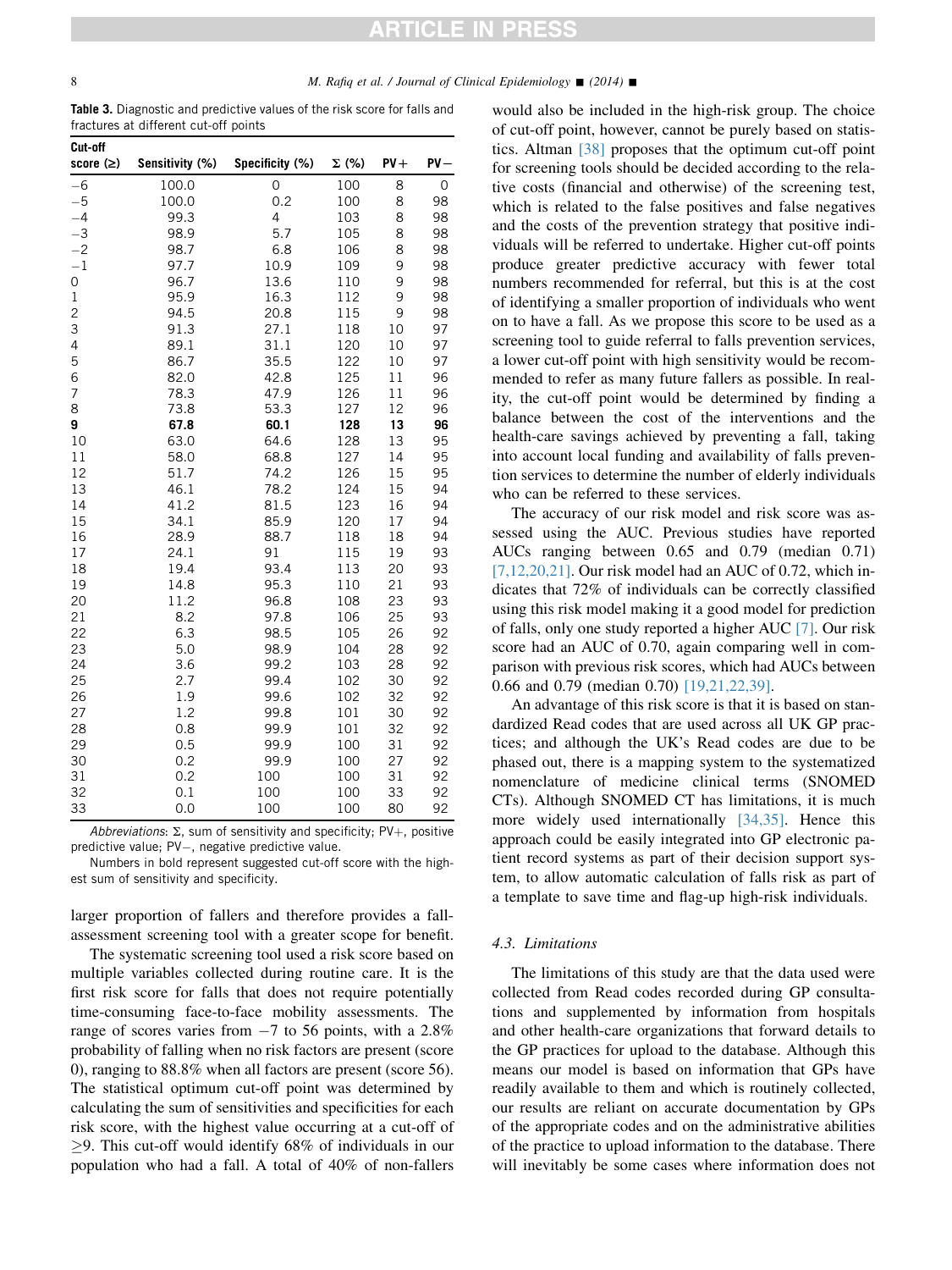<span id="page-8-0"></span>get recorded or uploaded, which may result in the impact of some factors being undervalued. Additionally, not all elderly individuals experiencing a fall or fracture will inform their GP. Patients with falls that present to their GPs are more likely to be those requiring medical attention, rather than minor falls where little or no injuries were sustained. This explains why the number of falls and fractures in our study population is lower than that reported previously, and it is likely to be an underestimate of the true occurrence of all falls and fractures in the population. A recent Cochrane review found that although 30% of people aged over 65 years experience a fall in the community each year, only one in five falls may require medical attention, which is in concordance with the 8% of falls reported in our study [\[16\]](#page-9-0). It may also explain why a different cohort of risk factors was found to be significant in this study when compared with previous studies, where occurrence of any fall was used as the outcome measure. Although use of this data set results in missing out a proportion of individuals who have had a fall, it makes the screening tools more selective for individuals with falls requiring medical attention, which are the group who would benefit most from referral to falls prevention services.

#### 4.4. Further research

Further work is needed to validate these screening tools in other elderly populations, before conducting a randomized clinical trial to assess whether implementation in general practice to identify individuals for referral to falls prevention services reduces the occurrence of falls and fractures in this population. Additionally, extending our study to include further variables routinely recorded in GP databases may reveal additional risk factors for falls and increase the predictive accuracy of our risk score further.

It is not known whether systematic or opportunistic approaches to screening are likely to be more effective in this context and further research is needed to assess what tools or combination of tools are required in primary care. We have already alluded to how in atrial fibrillation, opportunistic screening is probably the more effective approach [\[25\]](#page-9-0), whereas for mammography and several other preventive programmes implemented in primary care, a systematic approach appears to be more effective [\[40\]](#page-9-0). In some cases, such as chlamydia, neither approach appears to be satisfactory [\[41\]](#page-9-0), although it has been accepted for some decades that both systematic and opportunistic screening have a place in the recording of blood pressure and detection of hypertension in primary care [\[42\].](#page-9-0)

#### 5. Conclusion

This study shows that falls can be predicted in an elderly population using information that is readily available on GP databases. The decision tree and risk score are easy to apply, non-time consuming and differ from others by not requiring additional mobility assessments. Additionally, the risk score can be integrated into existing GP databases to provide an automated screening tool for falls. Once validated, they can be used in routine GP falls assessments to identify individuals for interventions to prevent falls.

#### Acknowledgments

The authors thank the patients and practices for contributing to the study. The authors also thank Bernie Stribling initially then Jo Moore project managers, Gabreilla Gomez (GG) for initial support with the application, Michael Nation (MN) Director, Kidney Research UK for input into the initial protocol development and support throughout the study. The authors also thank Nigel Hague, who wrote all the initial study data extraction queries and attended some audit-based education (ABE) workshops; Azhar Farooqi for leadership of the northern ABE; Iain Crinson for methodologic advice for the process evaluation; Fiona Reid for statistical support; and Andre Ring for data collection; Nigel Mehdi and Mark Bradley of Mehdiward for their assistance with setting up the database and assistance with databases upload and query utilities; Antonios Ntasioudis who worked extensively with the project data. This work was funded by the Health Foundation and Edith Murphy Trust; National Institute for Health Research (NIHR) research portfolio supported participant practices; Edith Murphy Foundation. The Joint Research Office at St. George's, University of London and St. George's Healthcare Trust for supporting the application and sponsorship of the research.

#### References

- [1] [Hornbrook MC, Stevens VJ, Wingfield DJ, Hollis JF, Greenlick MR,](http://refhub.elsevier.com/S0895-4356(14)00094-8/sref1) [Ory MG. Preventing falls among community-dwelling older persons:](http://refhub.elsevier.com/S0895-4356(14)00094-8/sref1) [results from a randomized trial. Gerontologist 1994;34\(1\):16](http://refhub.elsevier.com/S0895-4356(14)00094-8/sref1)-23.
- [2] [Hale WA, Delaney MJ, McGaghie WC. Characteristics and predic](http://refhub.elsevier.com/S0895-4356(14)00094-8/sref2)[tors of falls in elderly patients. J Fam Pract 1992;34:577](http://refhub.elsevier.com/S0895-4356(14)00094-8/sref2)-81.
- [3] [Hausdorff JM, Rios DA, Edelberg HK. Gait variability and fall risk in](http://refhub.elsevier.com/S0895-4356(14)00094-8/sref3) [community-living older adults: a 1-year prospective study. Arch Phys](http://refhub.elsevier.com/S0895-4356(14)00094-8/sref3) Med Rehabil 2001:82:1050-6.
- [4] [Graafmans WC, Ooms ME, Hofstee HM, Bezemer PD, Bouter LM,](http://refhub.elsevier.com/S0895-4356(14)00094-8/sref4) [Lips P. Falls in the elderly: a prospective study of risk factors and risk](http://refhub.elsevier.com/S0895-4356(14)00094-8/sref4) [profiles. Am J Epidemiol 1996;143:1129](http://refhub.elsevier.com/S0895-4356(14)00094-8/sref4)-36.
- [5] [Tinetti ME, Speechley M, Ginter SF. Risk factors for falls among](http://refhub.elsevier.com/S0895-4356(14)00094-8/sref5) [elderly persons living in the community. N Engl J Med 1988;319:](http://refhub.elsevier.com/S0895-4356(14)00094-8/sref5)  $1701 - 7$  $1701 - 7$ .
- [6] [Peeters GM, Pluijm SM, van Schoor NM, Elders PJ, Bouter LM,](http://refhub.elsevier.com/S0895-4356(14)00094-8/sref6) [Lips P. Validation of the LASA fall risk profile for recurrent falling](http://refhub.elsevier.com/S0895-4356(14)00094-8/sref6) in older recent fallers. J Clin Epidemiol  $2010;63:1242-8$ .
- [7] [Stalenhoef PA, Diederiks JP, Knottnerus JA, Kester AD,](http://refhub.elsevier.com/S0895-4356(14)00094-8/sref7) [Crebolder HF. A risk model for the prediction of recurrent falls in](http://refhub.elsevier.com/S0895-4356(14)00094-8/sref7) [community-dwelling elderly: a prospective cohort study. J Clin Epi](http://refhub.elsevier.com/S0895-4356(14)00094-8/sref7)[demiol 2002;55:1088](http://refhub.elsevier.com/S0895-4356(14)00094-8/sref7)-94.
- [8] [Stel VS, Smit JH, Pluijm SM, Lips P. Consequences of falling in old](http://refhub.elsevier.com/S0895-4356(14)00094-8/sref8)[er men and women and risk factors for health service use and func](http://refhub.elsevier.com/S0895-4356(14)00094-8/sref8)tional decline. Age Ageing  $2004;33:58-65$ .
- [9] [Campbell AJ, Borrie MJ, Spears GF, Jackson SL, Brown JS,](http://refhub.elsevier.com/S0895-4356(14)00094-8/sref9) [Fitzgerald JL. Circumstances and consequences of falls experienced](http://refhub.elsevier.com/S0895-4356(14)00094-8/sref9)